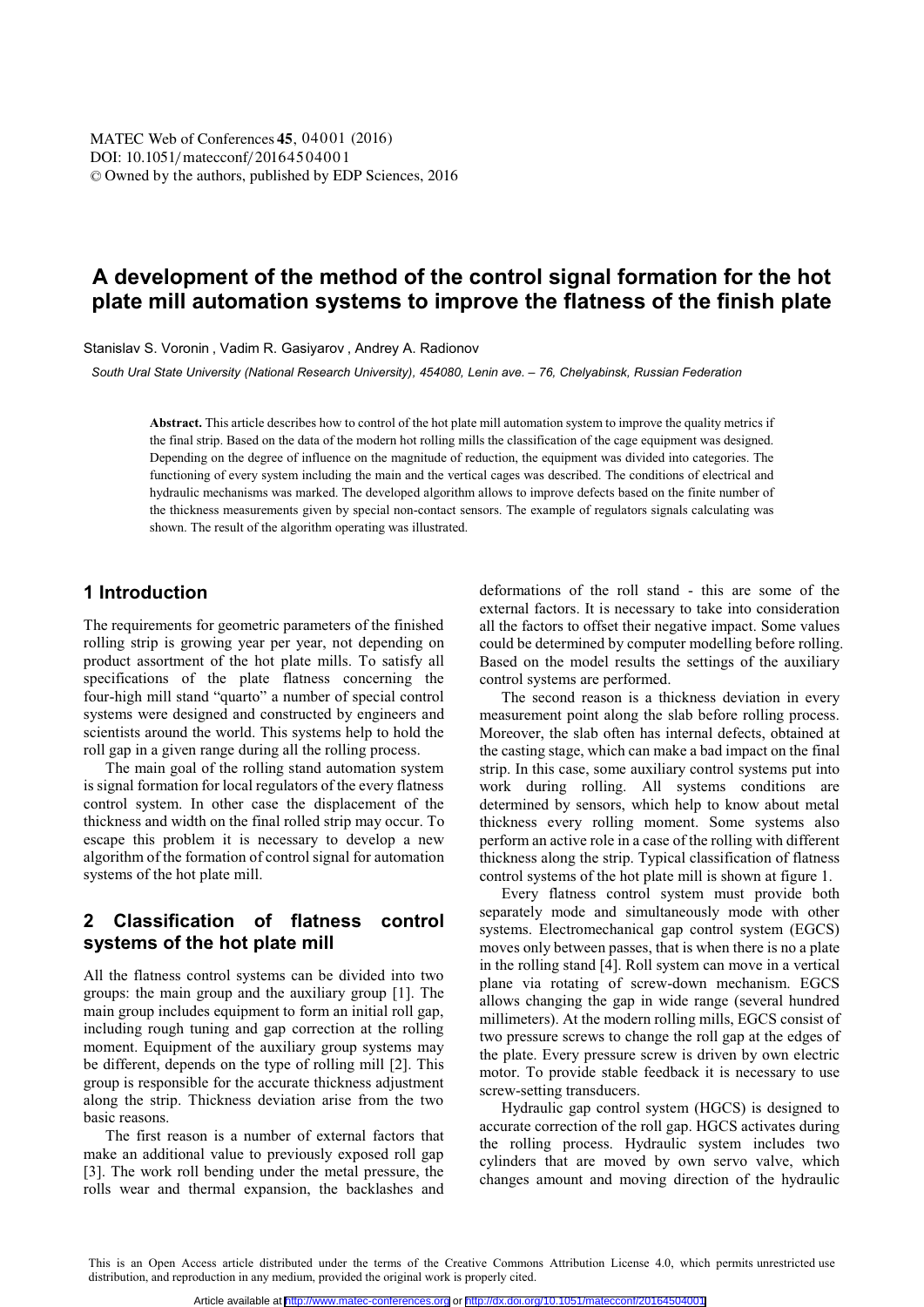fluid [5]. Actual position is calculated by averaging feedback signals from two position-sensitive transducers. Rolling pressure is determined via special load cells.



**Figure 1.** Flatness control system classification

Vertical cage (edger) has own control subsystems like EGCS, HGCS, width control system (WCS), roll balancing system [6]. Operation of these subsystems is similar with main cage.

Work roll bending system (WRBS) is needed to compensate rolls bending cases by high-pressure level at reducing moments [7]. The bending value depends on the rolling pressure, plate width, type of the rolls. WRBS helps to minimize thickness variation along the plate width by compensation the bending forces between metal plate and work rolls. Bending system uses four hydraulic cylinders (eight cylinders total) by each side (figure 2).



**Figure 2.** Arrangement of the hydraulic cylinders

Another auxiliary system to improve cross thickness is CVC-system. Work rolls have S-type polish with same contour and moving in horizontal plane between rolling passes. The value of the rolls shift influences on the roll force in the center and at the edges of the plate. Four hydraulic cylinders are used to shift upper and lower work roll. The shift value is limited by cylinder stroke and controlled by position sensors built-in each cylinder.

Upper roll balancing system (RBS) is used to minimize backlashes between rolls and stand. RBS has hydraulic and mechanical blocking device to hold upper roll at given level.

#### **3 Flatness of the hot plate as a mathematical function**

It is difficult to determine the final value of the roll gap, taking into accounts all internal and external rolling factors. In some cases, for example, it is necessary to calculate the distance between the rolls at a particular point or to determine the variation of the gap over the entire length of the roll. The most convenient solution of this problem is to consider all the main cage systems, affecting the final roll gap, as a kind of mathematical function depending on the distance between the work rolls and the rolls length (or the width of the rolled metal). Simple mathematical manipulations with obtained functions allow to obtain the values of the roll gap at any point. Based on the same approach is convenient to calculate the position of the screw-down mechanism of the cage and the hydraulic cylinders position for auxiliary control systems for next pass of the metal depending on the size and compression requirements of shape and flatness of the workpiece.

To view the principle of constructing mathematical functions, put the rolling mill quarto plate mill in the coordinate system (figure 3).The best place for a starting point is a point of intersection of the centerline of rolling (the horizontal axis) and the middle of the roll length (the vertical axis). The distance between the x-axis and the work rolls is the same. When the roll gap equals zero, the line of contact between the gap of the work rolls coincides with the line of rolling. This reference system is the most convenient for further calculations, as most of the rolling stand control systems operate symmetrically with respect to the axes, which greatly simplifies the derivation of formulas.



**Figure 3.** Quarto stand in the coordinate system

Figure 4 shows in more detail the space between the rolls and defines the basic parameters and constraints that may occur in the mathematical description. The dependence of h(l) is called a "roll gap function". The distance between the rolls  $(h_r)$  at any point is defined as the sum of the distances between the x-axis and the rolls  $(h_{ur},$  $h_{\rm br}$ ). In this domain of the function is limited to the length of the rolls  $(l_r)$ . The domain of the function also is limited to the width of rolled metal, but in this case, the accuracy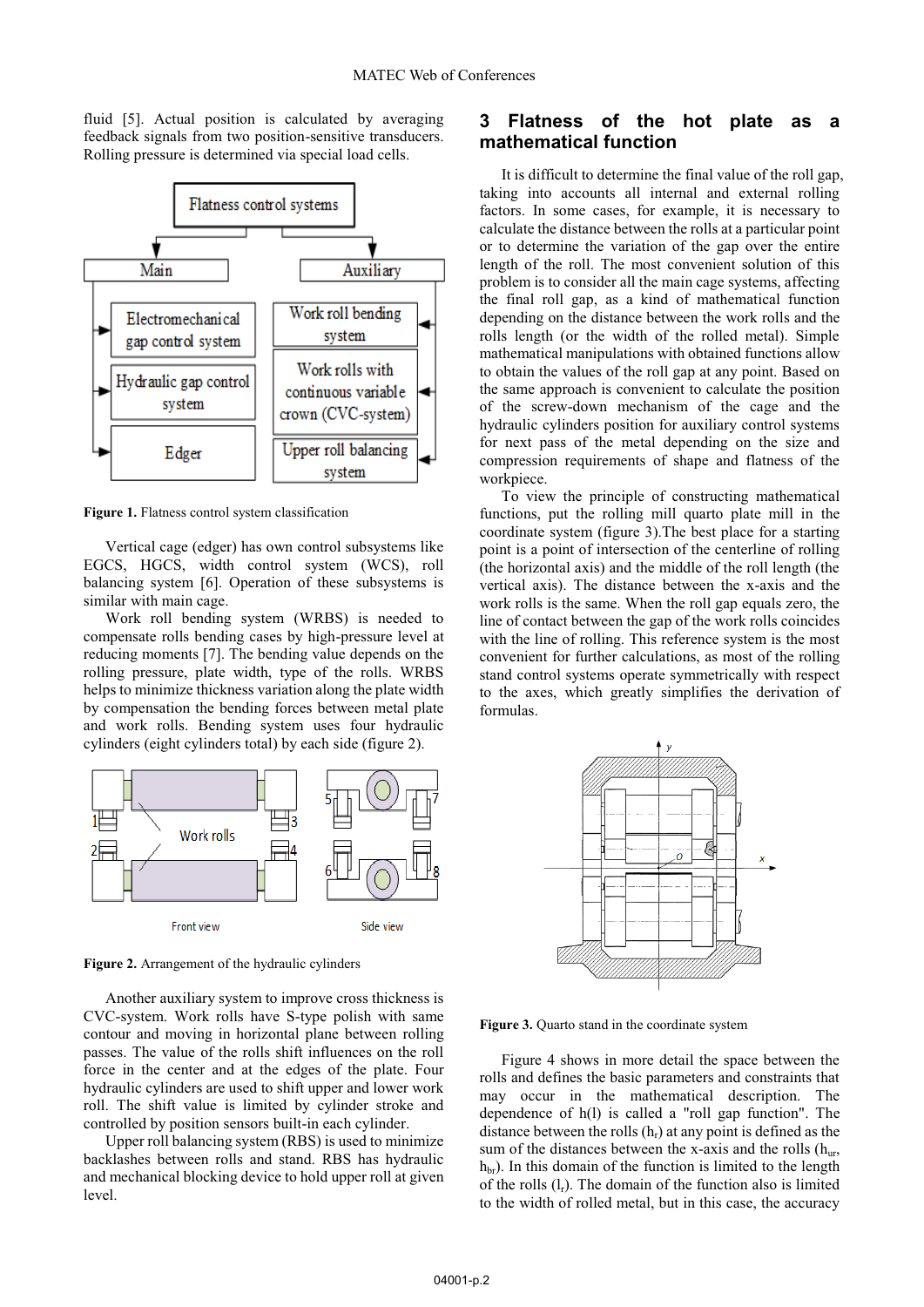decreases due to elastic and plastic deformation of the whole roll.

A similar method is applicable to the rolled sheet. Before the rolling a sheet don't have a perfect rectangle shape - the thickness of the sheet in the middle and at the edges is different. A convenient way to know how to act on the work rolls during the rolling process is to pre-calculate the dependence of the sheet width and the its thickness. In this case, the key factor is the correct definition of the thickness of the sheet between passes. The system of indirect measurement of the sheet thickness allows partially compensate the flatness at the rolling moment. To accurately determine the thickness after each pass the thickness gauge is installed at the outlet of the cage that measure thickness at several points of the sheet.



**Figure 4.** The roll gap as a mathematical function

Figure 5 shows an example of a local measurement of thickness in a single plane of the sheet. The thickness variation is most pronounced at the edges of the sheet, but also has a convexity in the central part of the sheet. In fact, the difference between the highest and the lowest value is usually less than a few millimeters, but in modern conditions such accuracy is insufficient to the end product.



**Figure 5.** A measurement of the thickness at several points

To compensate for the thickness deviation the given measurements are converted into "sheet thickness function» H(L). Then the function compared with the "roll gap function" h(l) (see figure 4). Optimal conditions for compression are selected using the adjustment of the "roll gap function".

Finally, it is necessary to restore a functional relationship between the thickness and width of the sheet. To solve this problem the methods of approximation functions are used.

#### **4 The foundation of optimum control values for flatness systems**

Most of the hot plate mills have a thickness measurement system besides the main cage. The most useful sensors are calipers and non-contact thickness sensors. Usually after the thickness measurement and secondary signal treatment, the following array of data are possible to use:

$$
H[i,j] = \begin{pmatrix} h_{11} & h_{12} & \dots & h_{1j} \\ h_{21} & h_{22} & \dots & h_{2j} \\ \dots & \dots & \dots & \dots \\ h_{i1} & h_{i2} & \dots & h_{ij} \end{pmatrix},
$$
 (1)

 $H[i, j]$  is array of thickness data, [mm];  $h_{ij}$  is plate thickness at a specific point, [mm].

From the other side the same array could be received from the flatness control systems. The difference between two data arrays is a thickness deviation. Thereby the plate flatness could be minimized by changing the systems parameters. It is worth nothing that each system affects only on the part of whole plate and cannot reduce all thickness defects. Thus, it is necessary to simultaneous control of all flatness systems. The result of the system functioning is formation of the signals for local regulators of the electric and hydraulic drives at every rolling moment. It was realized by special program algorithm operating between rolling passes.

The algorithm based on the consequent calculation all the signals of each flatness system. This is caused by that some systems would operate only between rolling passes, whereas other systems work at the pass time. Moreover, the force value of main and auxiliary systems cause different impact on the metal. So there are three steps of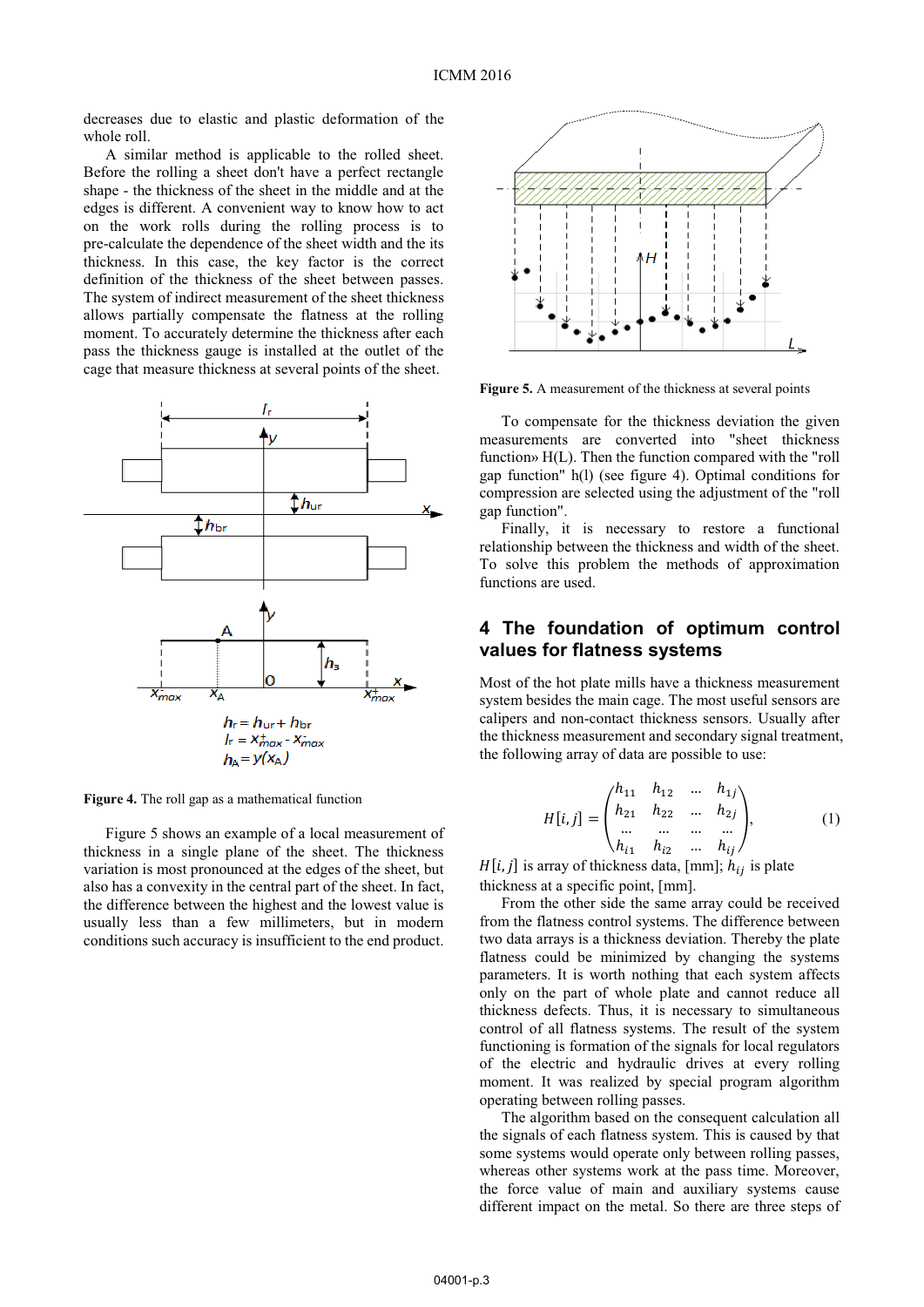algorithm can be distinguished: the first step includes the calculation of the thickness variation in each plate point. The second step contains the foundation an optimal signal value of selected flatness system. On the third step, the calculation of the new thickness array and its transfer to the next system is occurred. The algorithm repeats until all the regulator's signals will be obtained.

EGCS is the fundamental system to change the gap between the rolls. The system also used for compensate all deformations of stand and rolls.

To minimize thickness variation along the strip, the HGCS is used. The most important parameters of the system are speed of the rolls moving [mm/s], the system performance, the reaction time, the moving value between the two adjacent thickness measurement points. The last parameter shows the value of the thickness deviation that HGCS could fully compensate (Eq. 2).

$$
\Delta l_{HGCS} = \frac{(\Delta m - V \cdot R) \cdot v}{v},\tag{2}
$$

 $\Delta m$  is the distance between the two adjacent thickness measurement points, [mm];  $V$  is rolling speed, [mm/s];  $R$ is HGCS reaction time, [s];  $v$  is max HGCS speed, [mm/s].

In case of big defect's values exceeding the maximum HGCS moving value, the system could remove all deviation only after some rolling passes.

To minimize thickness variation across the strip, the CVC-system is used [8-14]. Figure 6 shows the changing of the gap across the rolls. The reducing pressure across the strip is different, depending on the rolls offset.



Figure 6. The influence of CVC-system shift on the roll gap (H) across the rolls (L)

The WRB-system also helps to avoid thickness variation along the strip [12]. The roll bending value could be determined based on the geometric roll parameters and rolling forces (Eq. 3).

$$
h_{WRB}(l) = (h_{maxA} - h_B) \cdot [4 \cdot \left(\frac{l}{l_{roll}}\right)^2 - 1], \quad (3)
$$

 $h_{WRB}(l)$  is work roll bending function, [mm];  $h_{maxA}$  is maximum roll bending, [mm];  $h_B$  is WRB reaction, [mm];  $l$  is calculated point, [mm];  $l_{roll}$  is roll's length, [mm].

Parameter  $h_{maxA}$  proportional to the force created by hydraulic cylinders and could be determined by summing all the forces of each WRB cylinders. Thickness deviation is minimized by foundation the optimal value on every section along the metal plate.

Finally, the result is presented as data massive including all system shifts and moving. Figure 7 shows how the thickness variation changes before and after system configuration. At the transverse plane the concavity of the strip is shown, that may leads to different reduction across the strip. At the longitudinal plane the convexity of the strip is observed. Thickness at the center of the sheet length is higher than at its edges. It may be possible to eliminate both defects using all flatness control systems simultaneously.